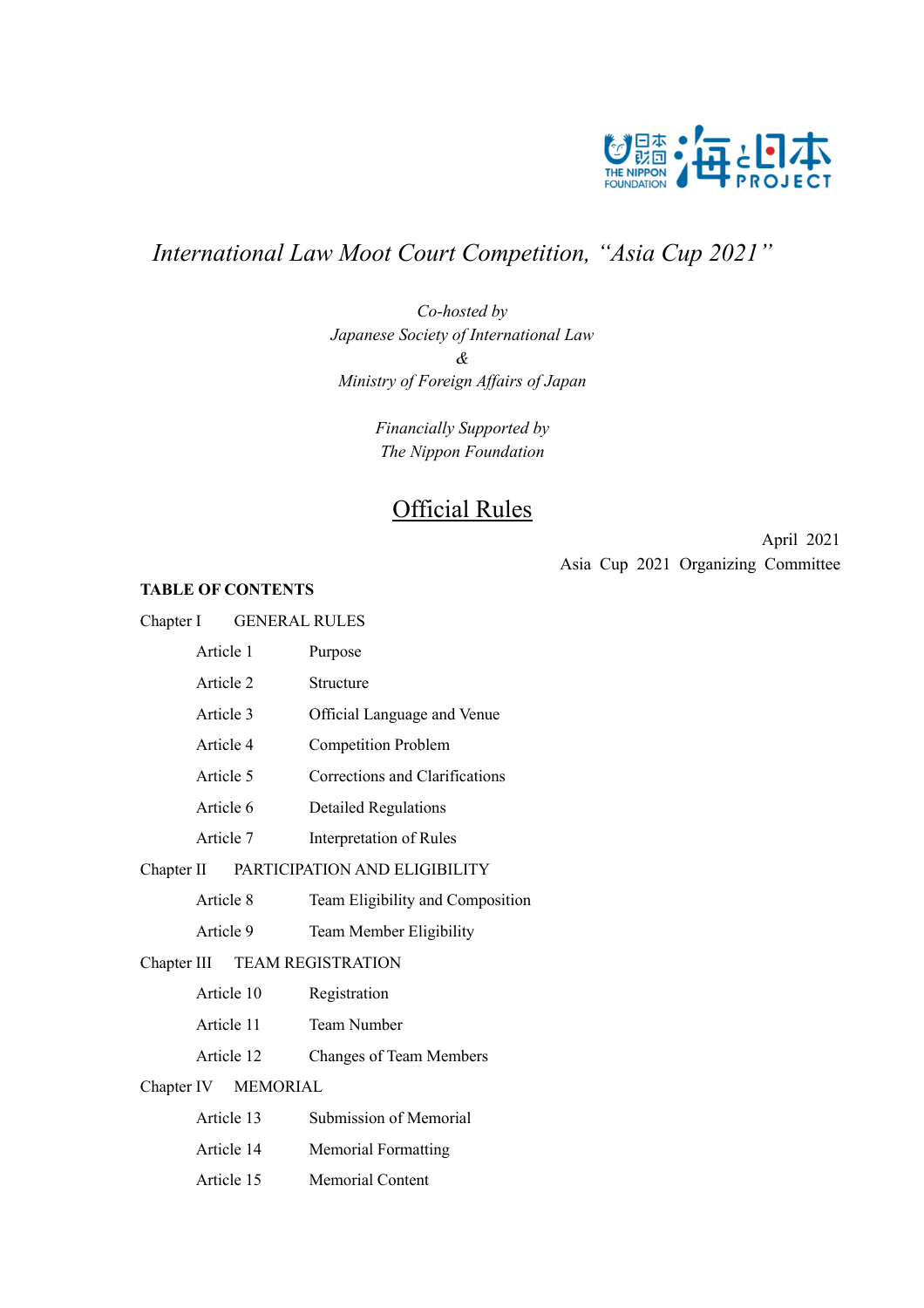| Article 16 | Anonymity in Memorial |  |
|------------|-----------------------|--|
|            |                       |  |

# Chapter V TEAMS PARTICIPATING IN ORAL ROUNDS

| Article 17 | <b>Qualifying Teams</b>           |
|------------|-----------------------------------|
| Article 18 | Team Registration for Oral Rounds |
| Article 19 | <b>Observers</b>                  |
| Article 20 | Summary of Oral Pleadings         |

# Chapter VI ORAL ROUND PROCEDURES

| Article 21 | General Procedures of Preliminary Rounds                |
|------------|---------------------------------------------------------|
| Article 22 | General Procedures of Semifinal and Final Rounds        |
| Article 23 | Three Judge Panels                                      |
| Article 24 | Order of Pleadings                                      |
| Article 25 | Rebuttal and Sur-rebuttal in Semifinal and Final Rounds |
| Article 26 | Scope of Pleadings                                      |

# Chapter VII COMPETITION PROCEDURES

| Article 27 | <b>Preliminary Rounds</b>         |
|------------|-----------------------------------|
| Article 28 | <b>Preliminary Round Rankings</b> |
| Article 29 | Semifinal Rounds                  |
| Article 30 | Pairings in Semifinal Rounds      |
| Article 31 | Semifinal Round Rankings          |
| Article 32 | Final Round                       |

# Chapter VIII COMPETITION SCORING

| Article 33 | Scoring of Memorials                               |
|------------|----------------------------------------------------|
| Article 34 | Scoring of Preliminary Rounds and Semifinal Rounds |
| Article 35 | <b>Scores</b>                                      |
| Article 36 | Two-Judge Panels                                   |
| Article 37 | Scoring Procedures for Final Round                 |

# Chapter IX PENALTIES

| Article 38 | <b>Memorial Penalties</b> |
|------------|---------------------------|
|------------|---------------------------|

Article 39 Oral Round Penalties

# Chapter X AWARDS

| Article 40 | The Asia Cup Championship Award |
|------------|---------------------------------|
| Article 41 | The Best Memorial Award         |
| Article 42 | The Best Oralist Awards         |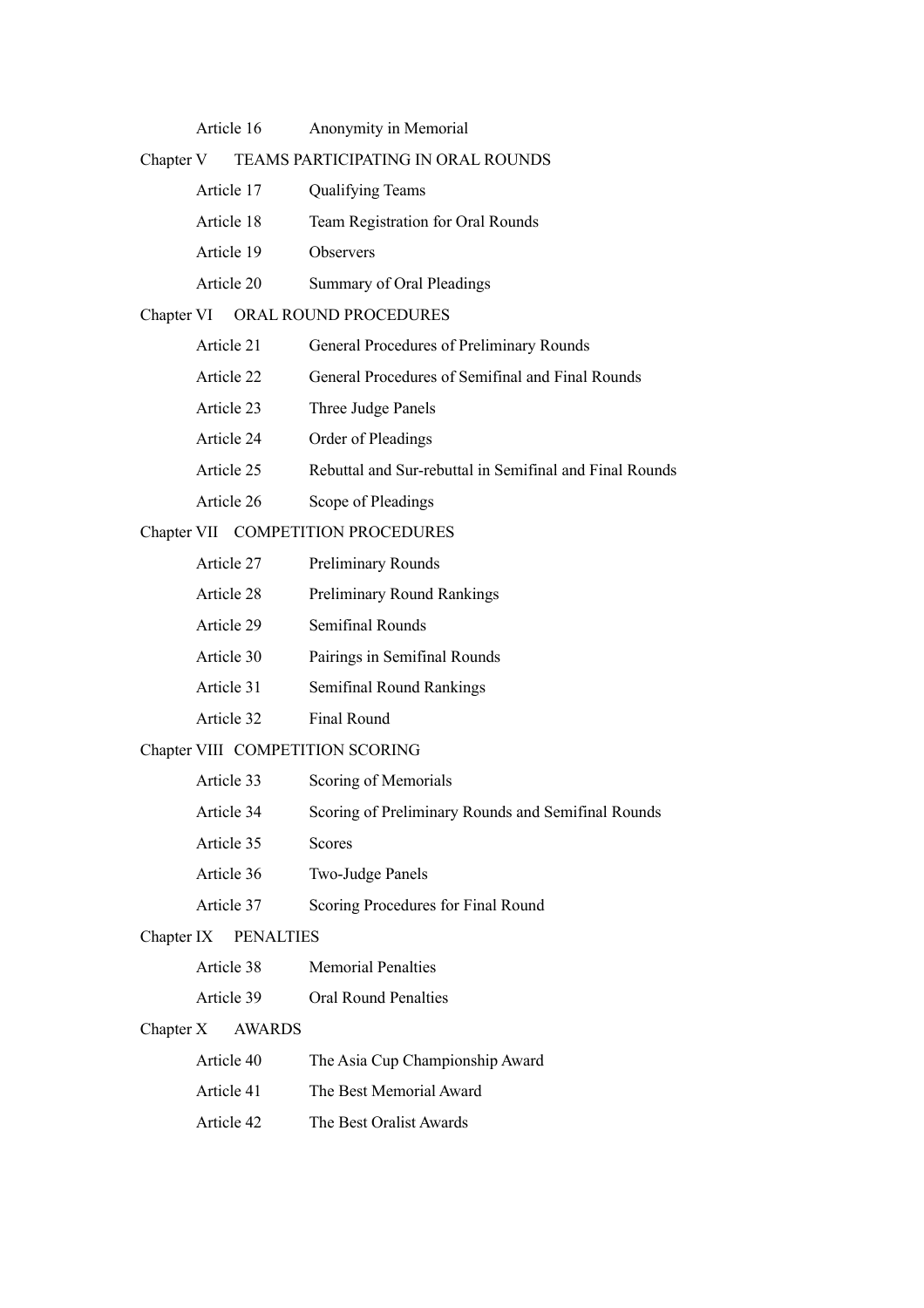# **Chapter I GENERAL RULES**

#### **Article 1 Purpose**

The International Law Moot Court Competition, "Asia Cup 2021", is co-hosted by the Japanese Society of International Law and the Ministry of Foreign Affairs of Japan and administered by the Asia Cup 2021 Organizing Committee. The purpose of Asia Cup 2021 is to raise awareness regarding international law and the rule of law among students in Asia through academic exchange. It is hoped that Asia Cup 2021 will foster friendship among Asian students.

# **Article 2 Structure**

Asia Cup 2021 consists of written pleadings (Memorials) and oral pleadings (Oral Rounds).

#### **Article 3 Official Language and Venue**

- (1) The official language of Asia Cup 2021 is English.
- (2) Asia Cup 2021 is held online.

#### **Article 4 Competition Problem**

The Organizing Committee publishes the Competition Problem of Asia Cup 2021.

# **Article 5 Corrections and Clarifications**

A request for corrections and clarifications to the Competition Problem may be sent by email to the Organizing Committee: asiacupmoot@gmail.com by the deadline in the Official Schedule. Corrections and Clarifications to the Competition Problem will be published by the date in the Official Schedule.

#### **Article 6 Detailed Regulations**

The Organizing Committee may add detailed regulations including those relating to online moots if they are deemed necessary.

#### **Article 7 Interpretation of Rules**

The Organizing Committee shall serve as final arbiter of implementation and interpretation of the Rules and regulations.

#### **Chapter II PARTICIPATION AND ELIGIBILITY**

### **Article 8 Team Eligibility and Composition**

(1) Each school in Asia may enter one team. A school may petition the Organizing Committee, in writing, to allow the participation of multiple teams from the school. Additional teams may be allowed if the teams represent different colleges, faculties, branches, departments, or campuses of the same school and will be participating independently of each other.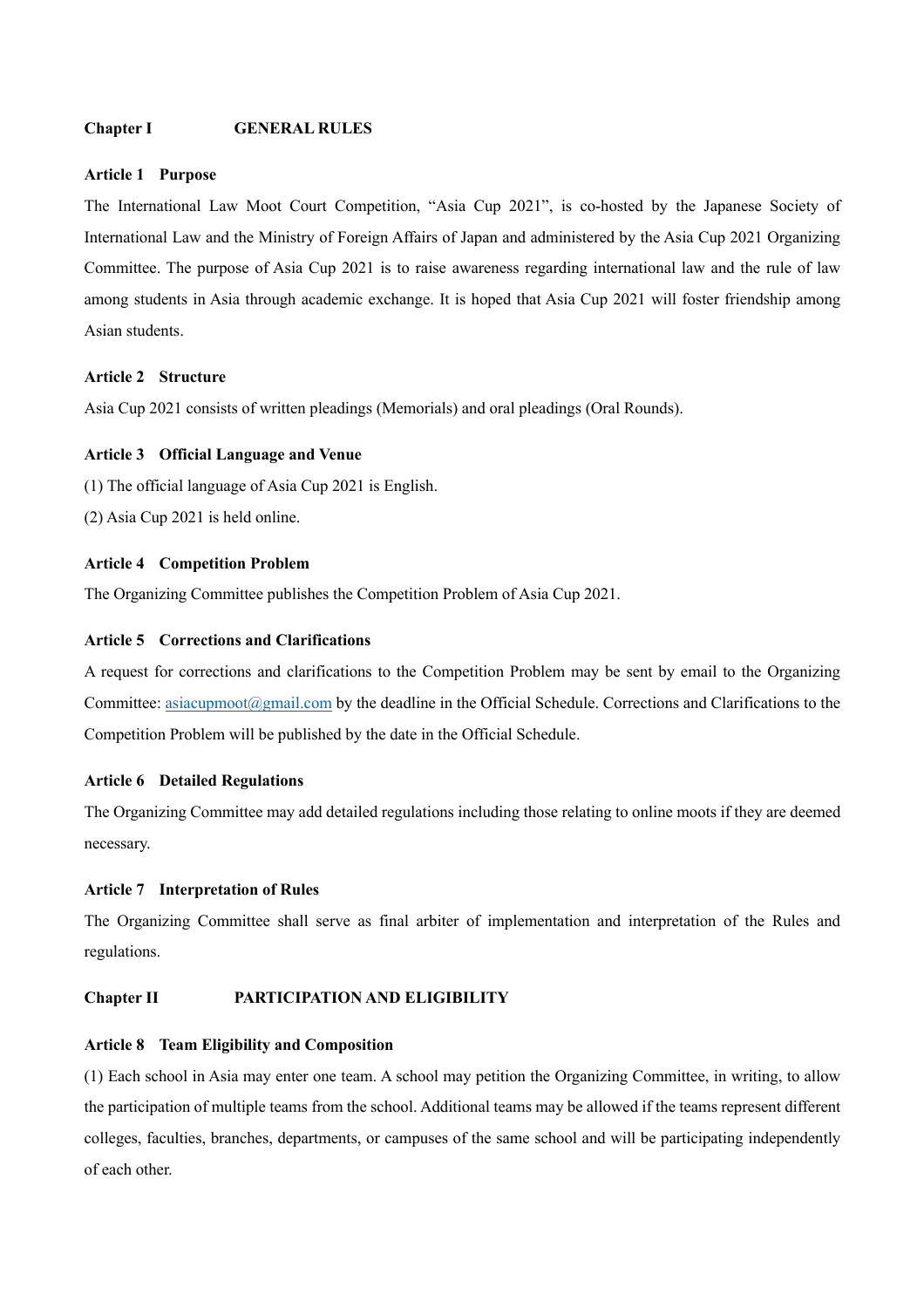(2) A team may be composed of two to four team members who shall be the only individuals contributing to the work product of the team in Asia Cup 2021. Conducting research for a team's written and/or oral arguments, writing any part of a team's Memorial, and presenting any of a team's oral arguments are examples of activities that contribute to a team's work product.

(3) Team members may be chosen by any method within the school.

#### **Article 9 Team Member Eligibility**

(1) A team member must be officially enrolled as an undergraduate student in a university or equivalent program. An undergraduate student who graduated from the university after the team submitted a Memorial for Applicant may act as an oralist in the Oral Rounds.

(2) A student enrolled in a graduate degree program in the field of international law, an undergraduate student who has previously graduated from a university with a law degree, and an individual who has worked as a legal professional may not be a team member.

#### **Chapter III TEAM REGISTRATION**

#### **Article 10 Registration**

(1) Every team must register with the Organizing Committee online at https://www.asiacup.sakura.ne.jp by the deadline in the Official Schedule.

(2) Every student who contributes to the work product of the team must be registered as a team member.

#### **Article 11 Team Number**

Once a team has completed registration, the Organizing Committee will assign the team a team number.

#### **Article 12 Changes of Team Members**

Once team members are registered, teams may not make changes, whether additions or substitutions, of team members, without permission from the Organizing Committee. Any request to make a change must be submitted to the Organizing Committee with an explanation of the reason for the requested change.

#### **Chapter IV MEMORIAL**

#### **Article 13 Submission of Memorial**

(1) Each team shall submit a Memorial for Applicant to the Organizing Committee online at https://www.asiacup.sakura.ne.jp by the deadline in the Official Schedule.

(2) Unless otherwise agreed in advance and in writing by the Organizing Committee, a team will be disqualified from Asia Cup 2021 if it does not submit its Applicant Memorial by the deadline.

#### **Article 14 Memorial Formatting**

(1) File Type: An Applicant Memorial must be in Microsoft Word format.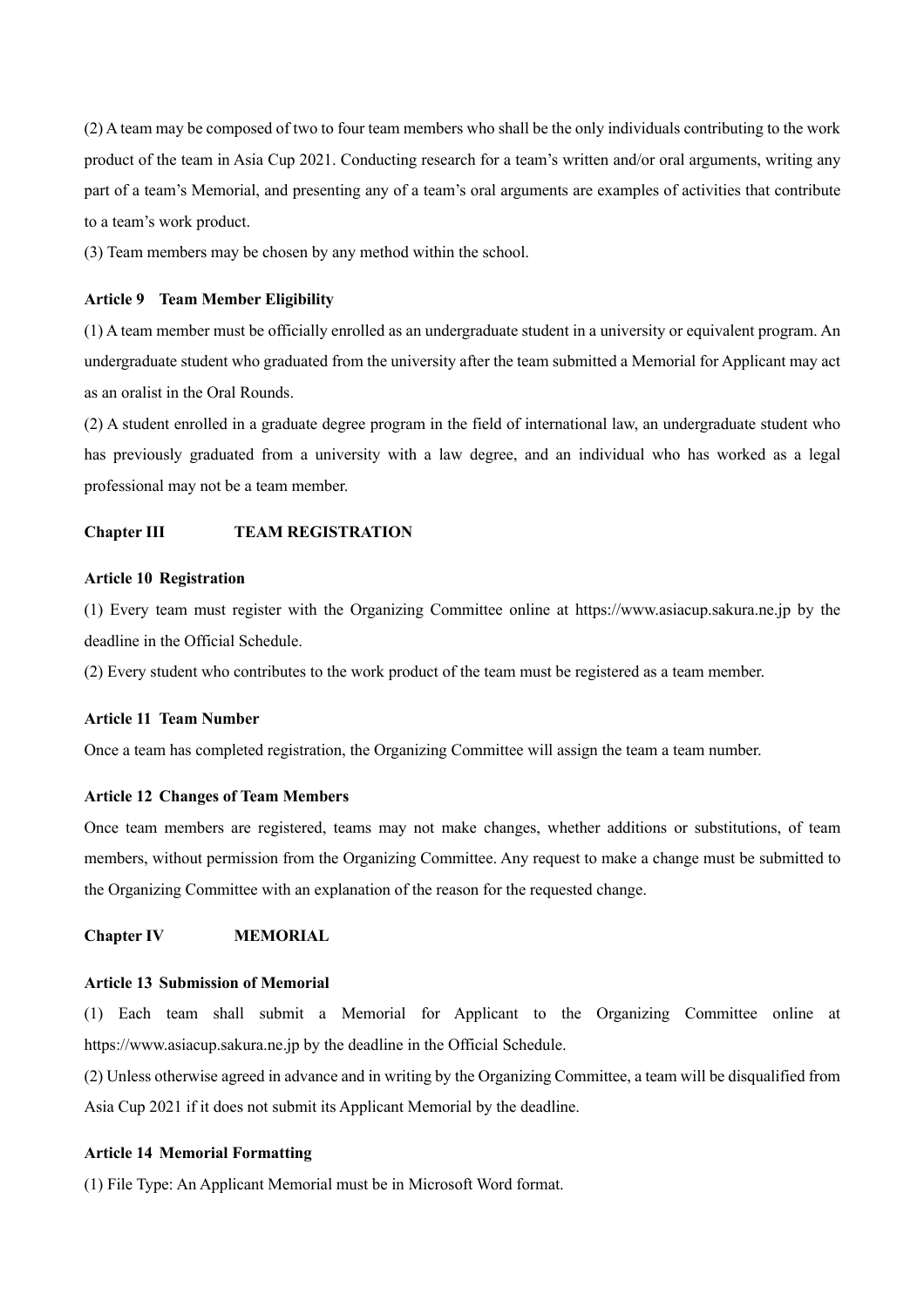(2) Paper Size/Margins: The Memorial must be typed in black on white international standard A4 paper (21 x 29.75 centimeters), with margins of not less than 1 inch or 2.6 centimeters on all four sides.

(3) Font, Font Size and Line Spacing: The font and size of the text of the Memorial, excluding the Cover Page and page numbers but including footnotes, must be in either Times New Roman 12-point or Courier 10-point. The line spacing for the Memorial must be double-spaced, with the exception of footnotes.

# **Article 15 Memorial Content**

(1) The Memorial must consist of the following parts and be saved in a single file.

(i) Cover Page, which must include a statement indicating that what follows is the Memorial for Asia Cup 2021 and the team number in the upper right-hand corner;

- (ii) Table of Contents;
- (iii) Summary of Pleadings, which must not exceed 2 pages;
- (iv) Pleadings, which must not exceed 10 pages, including footnotes; and
- (v) Conclusion/Prayer for Relief

(2) Parts not enumerated in paragraph 1 should not be contained.

#### **Article 16 Anonymity in Memorial**

Names of team members, and the country or school name of the team, may not appear on or within the Memorial, even by implication.

#### **Chapter V TEAMS PARTICIPATING IN ORAL ROUNDS**

#### **Article 17 Qualifying Teams**

(1) The Organizing Committee will select teams participating in the Oral Rounds of Asia Cup 2021 on the basis of the preliminary Memorial examination. In principle, one team from each Asian country other than Japan and one or two teams from Japan may participate in the Oral Rounds.

(2) In the preliminary Memorial examination, the evaluation criteria provided in Article 33 will be utilized.

(3) The Organizing Committee will inform all teams of the outcome of the preliminary Memorial examination, but no information about the score or ranking in this examination will be given.

#### **Article 18 Team Registration for Oral Rounds**

Each member of the teams qualified for the Oral Rounds must submit an official document which certifies that he/she meets the requirements provided in Article 9, by the deadline which will be announced by the Organizing Committee.

### **Article 19 Observers**

(1) Persons other than those registered in accordance with Article 10 are regarded as observers, subject to an approval by the Organizing Committee.

(2) Observers may not act as an oralist at the Oral Rounds.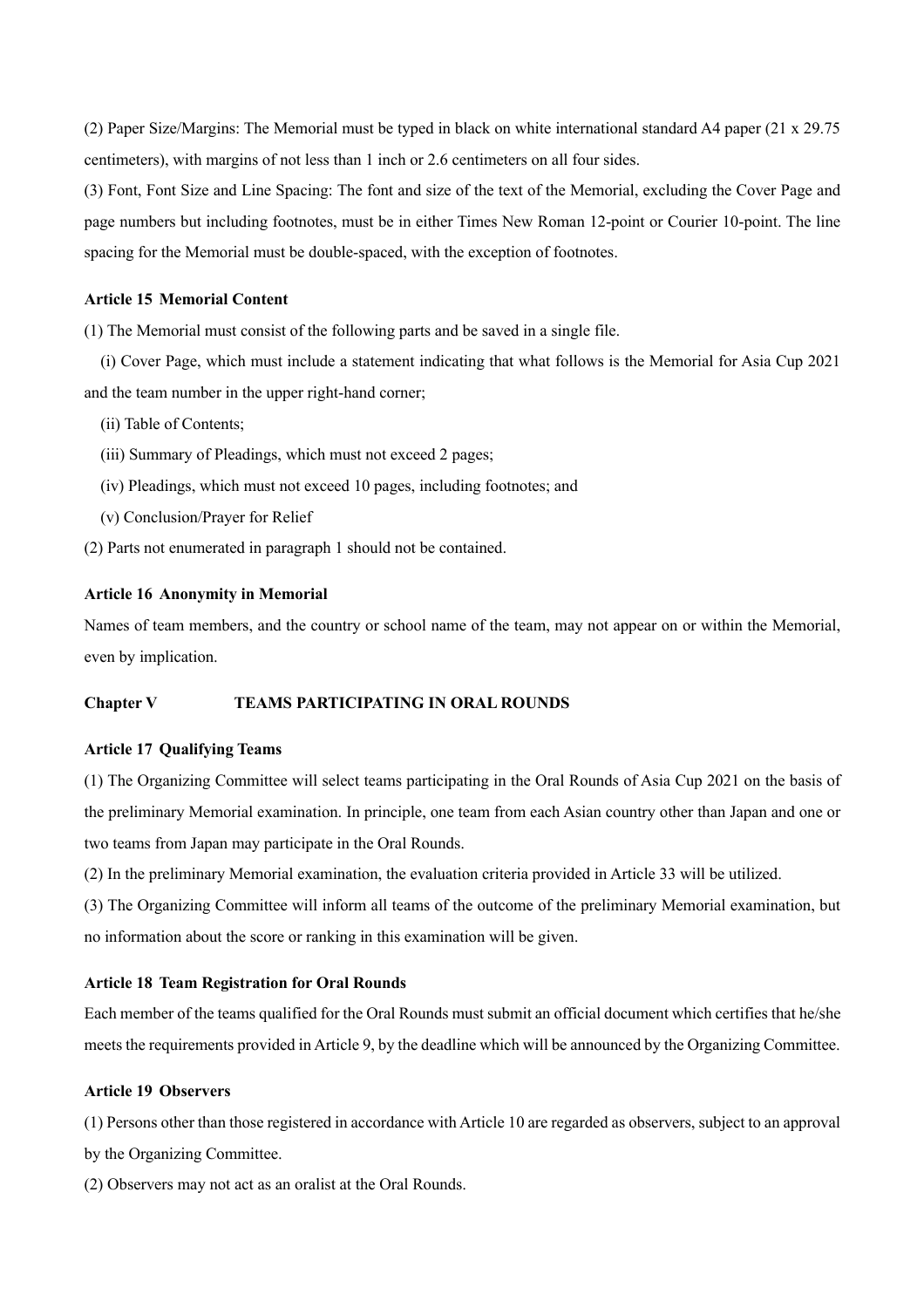#### **Article 20 Summary of Oral Pleadings**

Each team participating in the Oral Rounds must submit a Summary of Oral Pleadings both for Applicant and for Respondent by the deadline which will be announced by the Organizing Committee.

### **Chapter VI ORAL ROUND PROCEDURES**

#### **Article 21 General Procedures of Preliminary Rounds**

(1) In each Preliminary Round, which consists of 60 minutes of oral pleadings, a team makes oral presentations both for Applicant and for Respondent, and it does not compete with another team. Oral presentations for Applicant and for Respondent must each be made by two members of the team. Each team should allocate 15 minutes to each oralist: (a) its first oralist for Applicant, (b) its second oralist for Applicant, (c) its first oralist for Respondent, and (d) its second oralist for Respondent. Any team member may act as an oralist. A team member who acts as an oralist for Applicant may act also as an oralist for Respondent.

(2) Judges may, at their discretion, extend each oralist's argument time beyond the 15-minute allocation.

#### **Article 22 General Procedures of Semifinal and Final Rounds**

(1) Each of the Semifinal and Final Rounds consists of 60 minutes of oral pleadings. Applicant and Respondent are each allotted 30 minutes. Oral presentations must be made by two members from each team. Prior to the beginning of the Round, each team must indicate to the bailiff how it wishes to allocate 30 minutes among (a) its first oralist, (b) its second oralist, and (c) rebuttal (for Applicant) or sur-rebuttal (for Respondent). The team may not allocate more than 20 minutes, including rebuttal or sur-rebuttal, to either oralist. Any team member may act as an oralist. (2) Judges may, at their discretion, extend total team oral argument time beyond the 30-minute allocation, and oralists asked by the judges to expand upon arguments may, in this instance, exceed the 20-minute individual limit.

#### **Article 23 Three Judge Panels**

In each Oral Round, the Organizing Committee should in principle employ three judges whenever possible, and may employ more than three judges in each of the Semifinal Rounds and the Final Round. In extenuating circumstances, the Organizing Committee may authorize panels of two judges.

#### **Article 24 Order of Pleadings**

(1) The order of the pleadings in each Preliminary Round is:

Applicant 1  $\rightarrow$  Applicant 2  $\rightarrow$  Respondent 1  $\rightarrow$  Respondent 2.

(2) The order of the pleadings in each of the Semifinal Rounds and the Final Rounds is:

Applicant 1  $\rightarrow$  Applicant 2  $\rightarrow$  Respondent 1  $\rightarrow$  Respondent 2  $\rightarrow$  Rebuttal (Applicant 1 or 2)  $\rightarrow$  Sur-rebuttal (Respondent 1 or 2).

#### **Article 25 Rebuttal and Sur-rebuttal in Semifinal and Final Rounds**

In the Semifinal and Final Rounds, each team may reserve up to five minutes for rebuttal or sur-rebuttal. Only one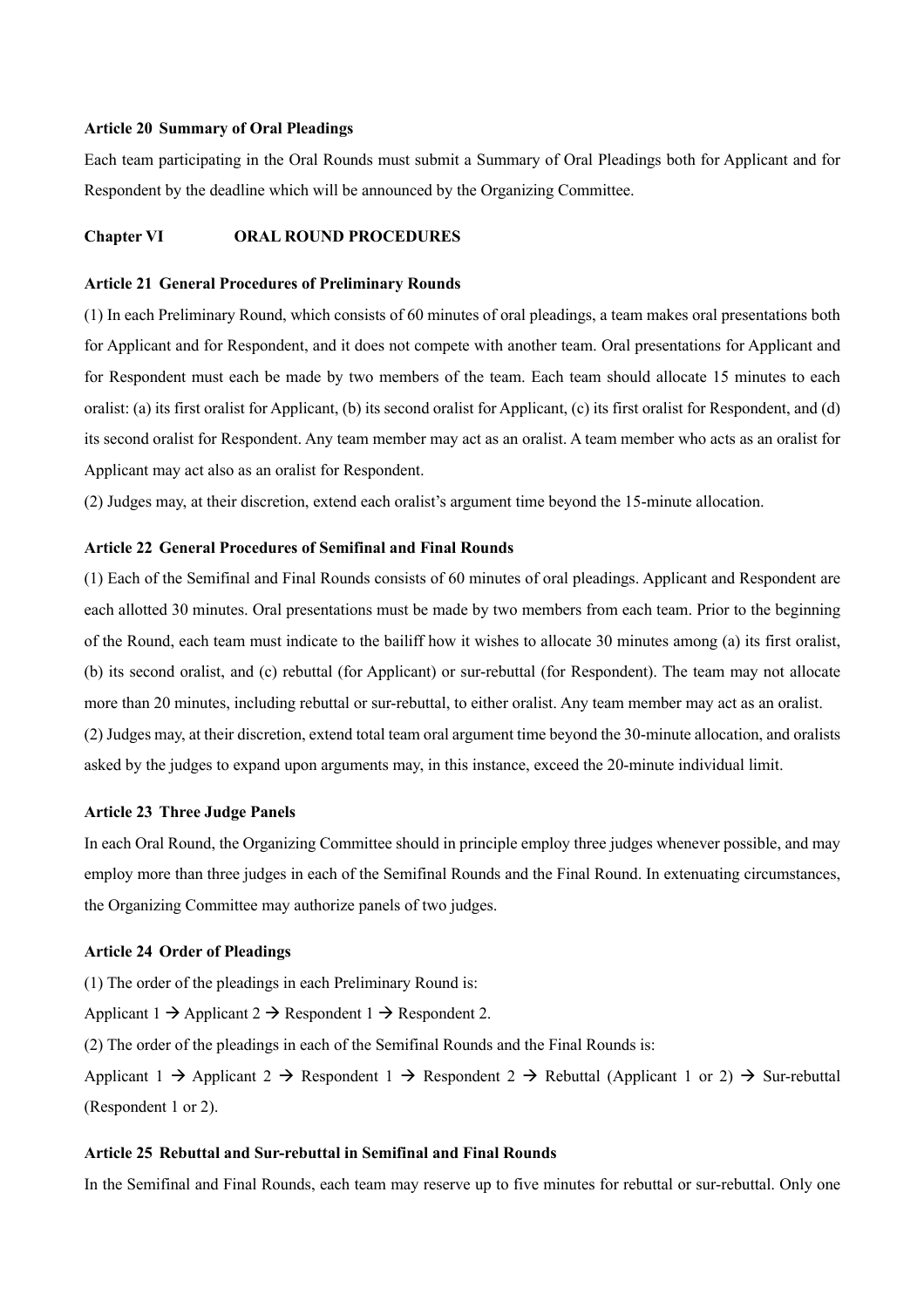of the two oralists participating in the Round may deliver the rebuttal or sur-rebuttal, but the team need not indicate in advance which of the pleading team members will do so. Teams may waive their rebuttal or sur-rebuttal.

#### **Article 26 Scope of Pleadings**

(1) Oral pleadings at each Oral Round should in principle be made on the basis of Memorials and Summaries of Oral Pleadings of each team.

(2) In the Semifinal and Final Rounds, the scope of Applicant's rebuttal is limited to responding to Respondent's primary oral pleadings, and the scope of Respondent's sur-rebuttal is limited to responding to Applicant's rebuttal. If Applicant waives rebuttal, Respondent's sur-rebuttal is automatically waived as well.

(3) Oral judges may take into account any non-compliance with this principle in evaluating an oralist's performance.

# **Chapter VII COMPETITION PROCEDURES**

#### **Article 27 Preliminary Rounds**

In each Preliminary Round, a team makes oral presentations both for Applicant and for Respondent, and it does not compete with another team.

#### **Article 28 Preliminary Round Rankings**

(1) Teams shall be ranked by Total Asia Cup Scores provided in Article 35, paragraph 4, from highest to lowest.

(2) If two or more teams are tied after application of paragraph 1 of the present Article, and the outcome of determination does not affect (a) any team's entry into the Semifinal Rounds, or (b) the pairing of any teams in the Semifinal Rounds, the teams shall be ranked equally. If, however, further determination is necessary to determine advancement or pairings, the Organizing Committee shall break the tie according to the following methods, starting with the first and working down only if the prior method does not break the tie:

(i) the team with the higher Total Oral Score wins;

(ii) the team with the higher Respondent Oral Score wins; or

(iii) the Organizing Committee determines a method to break the tie, taking into account the interests of the teams and Asia Cup 2021 as a whole.

### **Article 29 Semifinal Rounds**

(1) The four highest-ranked teams in accordance with Article 28 shall advance to the Semifinal Rounds.

(2) In the Semifinal Rounds, each team pleads once as Applicant and once as Respondent.

#### **Article 30 Pairings in Semifinal Rounds**

The parings in the Semifinal Rounds shall be determined as follows.

Semifinal Round 1: the first-ranked team (as Applicant) versus the fourth-ranked team (as Respondent); and the second-ranked team (as Applicant) versus the third-ranked team (as Respondent).

Semifinal Round 2: the third-ranked team (as Applicant) versus the first-ranked team (as Respondent); and the fourth-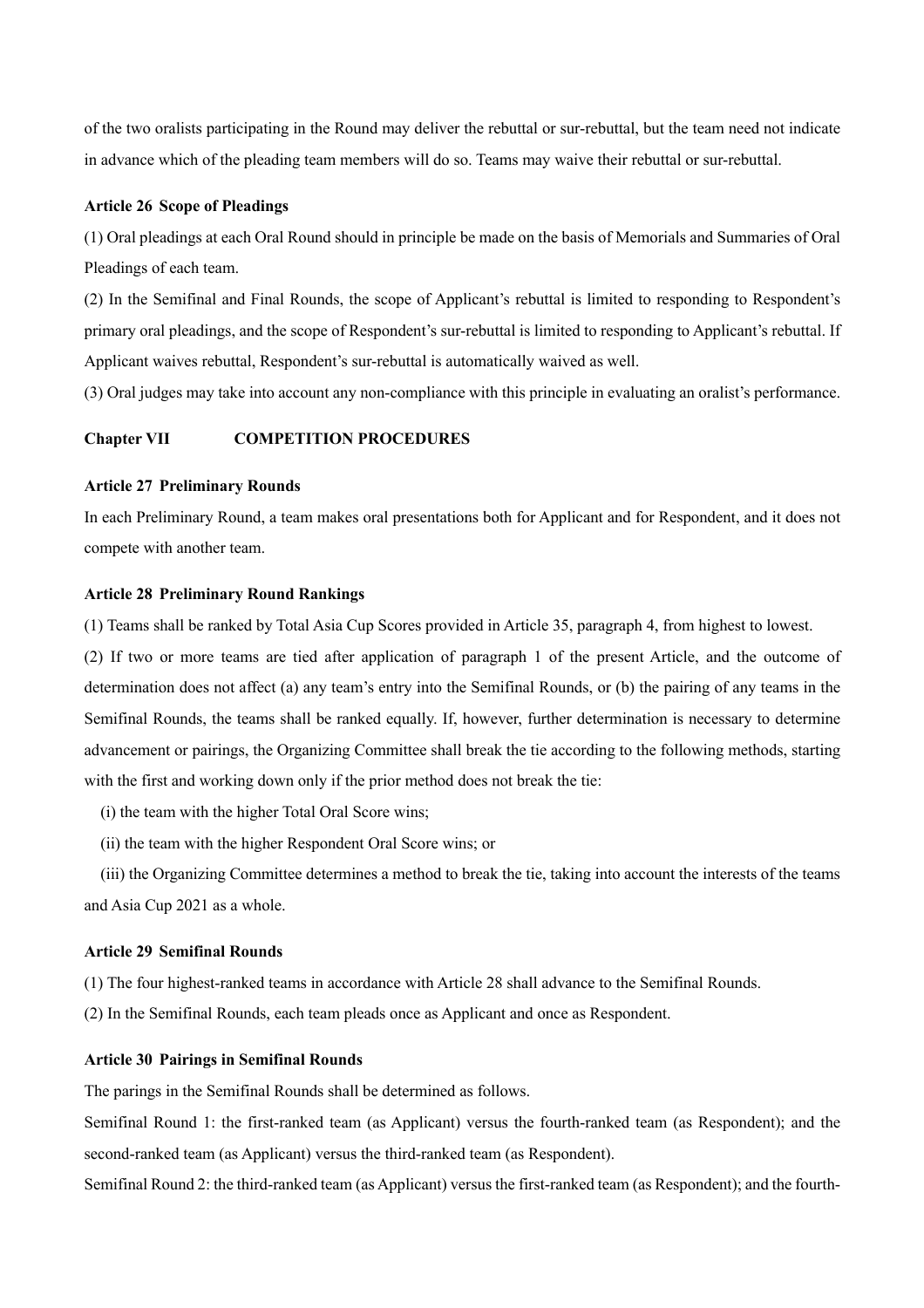ranked team (as Applicant) versus the second-ranked team (as Respondent).

#### **Article 31 Semifinal Round Rankings**

(1) Teams shall be ranked by Total Asia Cup Scores (Semifinal Rounds) provided in Article 35, paragraph 4, from highest to lowest.

(2) If two or more teams are tied after application of paragraph 1 of the present Article, and the outcome of determination does not affect any team's entry into the Final Round, the teams shall be ranked equally. If, however, further determination is necessary to determine advancement, the Organizing Committee shall break the tie according to the following methods, starting with the first and working down only if the prior method does not break the tie:

(i) the team with the higher Total Oral Score (Semifinal Rounds) wins;

(ii) the team with the higher Respondent Oral Score (Semifinal Rounds) wins; or

(iii) the Organizing Committee determines a method to break the tie, taking into account the interests of the teams and Asia Cup 2021 as a whole.

#### **Article 32 Final Round**

(1) The two highest-ranked teams in accordance with Article 31 shall advance to the Final Round.

(2) The pleading option for the Final Round shall be determined by drawing lots or any other means the Organizing Committee chooses.

# **Chapter VIII Competition Scoring**

#### **Article 33 Scoring of Memorials**

Each judge will score each Memorial on a scale of 50 to 100 points. A Memorial judge may utilize the following evaluation criteria.

- (i) Knowledge of facts and law
- (ii) Proper and articulate analysis
- (iii) Extent and use of research
- (iv) Clarity and organization
- (v) Style, formatting, grammar, and citation of sources

#### **Article 34 Scoring of Preliminary Rounds and Semifinal Rounds**

Each judge will score each oralist on a scale of 50 to 100 points. An Oral judge may utilize the following evaluation criteria.

- (i) Knowledge of the law
- (ii) Questions and answers
- (iii) Knowledge of the facts
- (iv) Style, pose and demeanor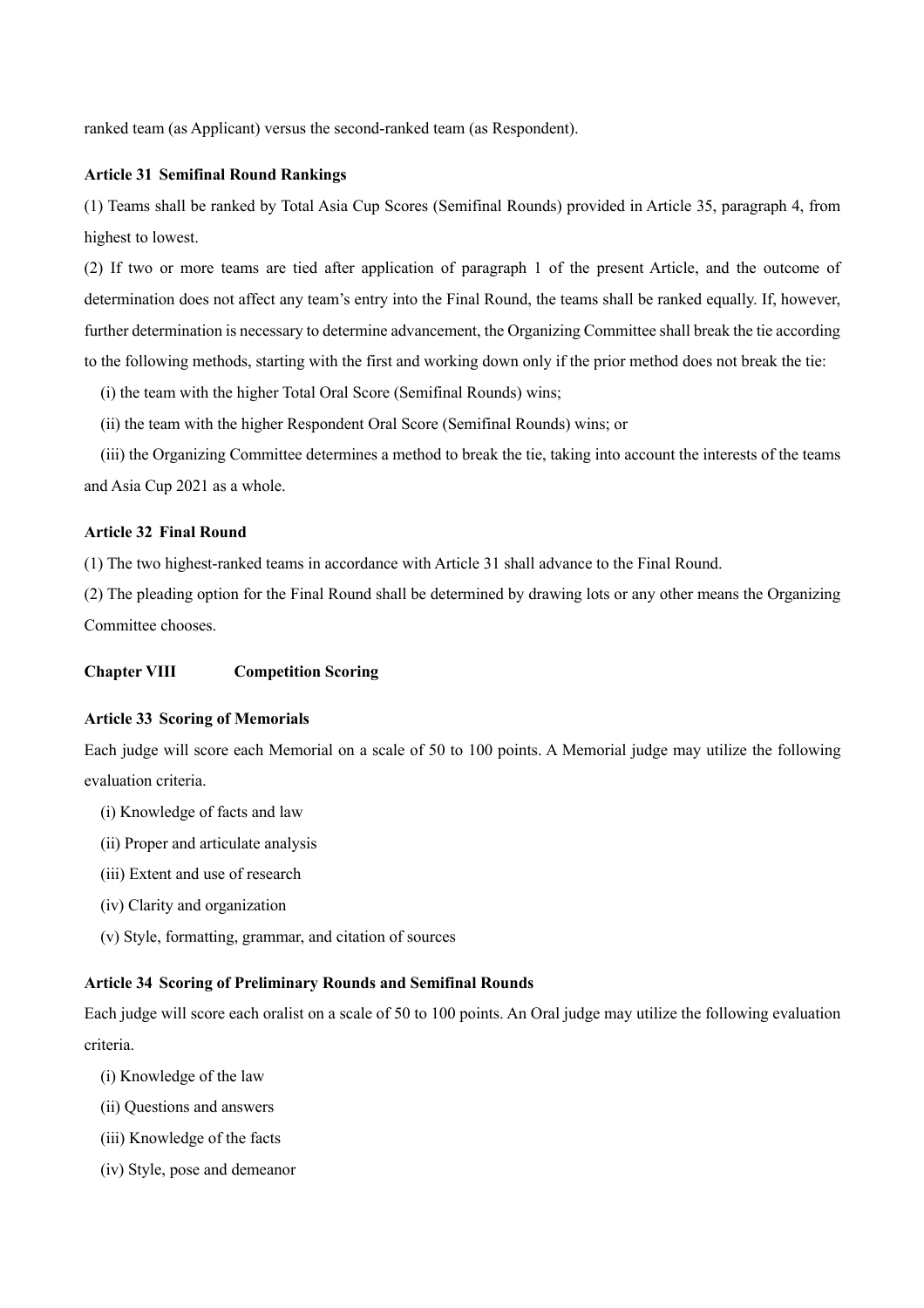(v) Organization and time management

#### **Article 35 Scores**

The calculation of scores shall be subject to the deduction of Penalties under Chapter IX.

(1) Each team's Total Memorial Score is the sum of the three Memorial judges' scores. This score shall be used to determine the Best Memorial Award.

(2) Each oralist's Individual Oral Score is the sum of the scores of the three Oral judges for the oralist in the Preliminary Rounds and in the Semifinal Rounds respectively. The Individual Oral Score in the Semifinal Rounds shall be used to determine the Best Oralist Awards

(3) Each team's Total Oral Score is the sum of the scores of the three Oral judges for each of its four oralists in the Preliminary Rounds and in the Semifinal Rounds respectively.

(i) Each team's Applicant Oral Score is the sum of the scores of the three Oral judges for each of its two oralists arguing Applicant in the Preliminary Rounds and in the Semifinal Rounds respectively.

(ii) Each team's Respondent Oral Score is the sum of the scores of the three Oral judges for each of its two oralists arguing Respondent in the Preliminary Rounds and in the Semifinal Rounds respectively.

(4) Each team's Total Asia Cup Score is the sum of the team's Total Memorial Score and the team's Total Oral Score in the Preliminary Rounds and in the Semifinal Rounds respectively.

#### **Article 36 Two-Judge Panels**

If only two judges score a given Memorial or a given Oral Round, the Organizing Committee shall create a third score by averaging the scores of the two judges.

#### **Article 37 Scoring Procedures for Final Round**

Judges of the Final Round shall make an independent review of the oral arguments. The decision regarding the winner of the Final Round shall be by majority vote of the judges. No ties are allowed.

# **CHAPTER IX PENALTIES**

#### **Article 38 Memorial Penalties**

- (1) Memorial Penalties shall be deducted from each judge's score on a team's Memorial.
- (2) Penalties shall be assessed for violations of the Rules concerning Memorial as follows.
	- (i) Failure to include all parts of Memorial (Article 15): 5 points for each part
	- (ii) Excessive length of Summary of Pleadings (Article  $15(1)(iii)$ ): 5 points per page
	- (iii) Excessive length of Pleadings (Article  $15(1)(iv)$ ): 5 points per page
	- (iv) Violation of anonymity in Memorial (Article 16): disqualification or up to 10 points

### **Article 39 Oral Round Penalties**

(1) Oral Round Penalties shall be deducted from each judge's score for each oralist.